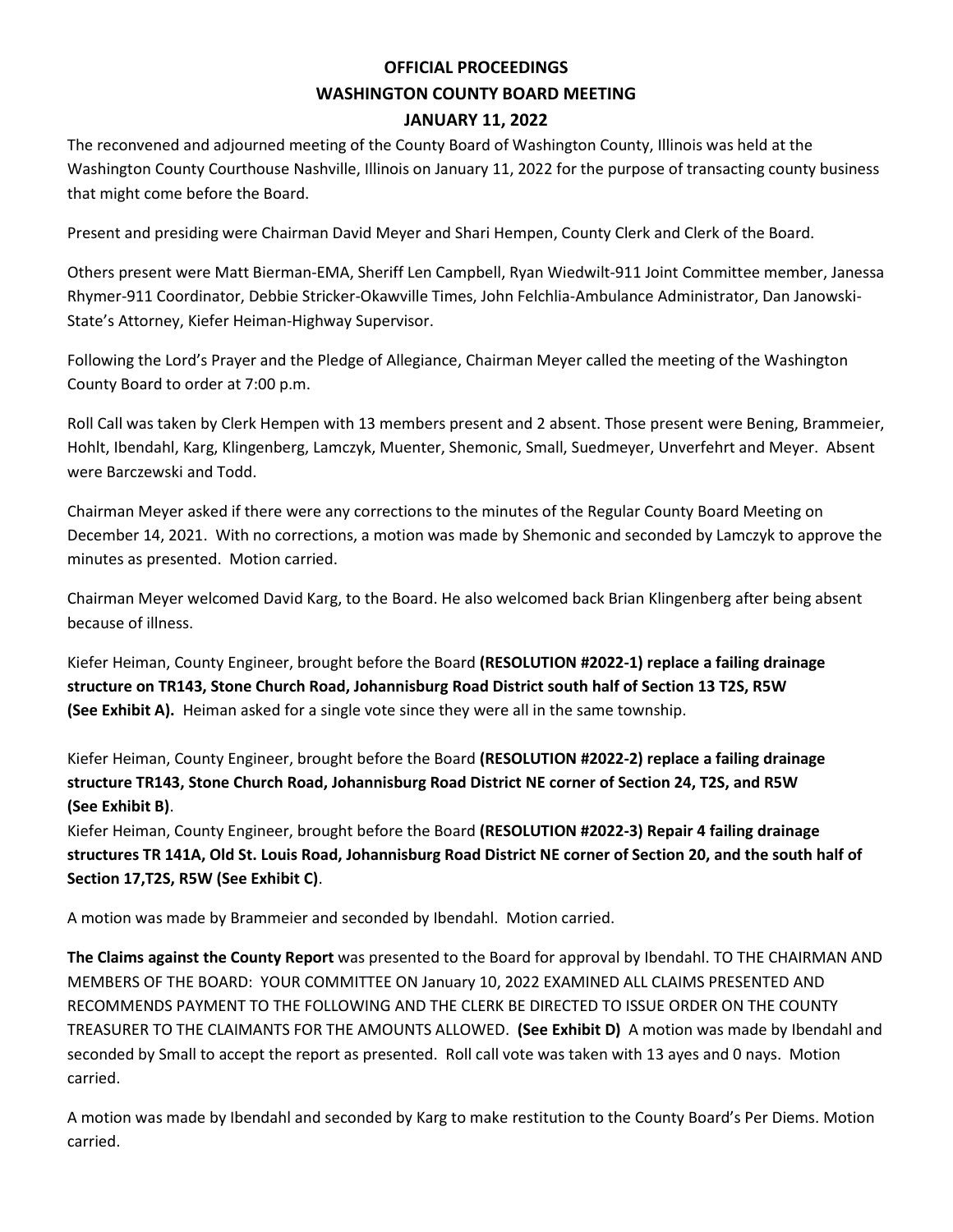**The State's Attorney Monthly Report** Janowski appeared before the Board to present his monthly report for approval. **(See Exhibit E)** A motion was made by Shemonic and seconded by Bening to accept the report as presented. Motion carried.

**The County Clerk and Recorder's Monthly Report** Clerk Hempen presented the County Clerk's report to the Board for approval. **(See Exhibit F)** A motion was made by Suedmeyer and seconded by Muenter to approve the report as presented. Motion carried.

Clerk Hempen Informed the County Board that Donna Johannes is her Chief Deputy.

**Resolution #2022-4** Chairman be authorized to execute a Deed of Conveyance of the County's Interest (Permanent Parcel #07-09-13-354-001) **(See Exhibit G)**

**Resolution #2022-5** Chairman be authorized to execute a Deed of Conveyance of the County's Interest (Permanent Parcel #01-14-27-256-009, 011) **(See Exhibit H)**

**Resolution #2022-6** Chairman be authorized to execute a Deed of Conveyance of the County's Interest (Permanent Parcel #01-14-27-231-004) **(See Exhibit I)**

**Resolution #2022-7** Chairman be authorized to execute a Deed of Conveyance of the County's Interest (Permanent Parcel #01-14-22-463-008) **(See Exhibit J)**

**Resolution #2022-8** Chairman be authorized to execute a Deed of Conveyance of the County's Interest (Permanent Parcel #01-14-22-463-007) **(See Exhibit K)**

A motion was made by Shemonic and seconded by Hohlt to authorize Chairman Meyer to execute the deeds for all 5 resolutions. Motion carried.

**The Sheriff's Monthly Report** Sheriff Campbell presented his report to the Board for approval **(See Exhibit L).** A motion was made by Karg and seconded by Suedmeyer to approve the report as presented. Motion carried.

**The Emergency Ambulance and Rescue Service Monthly Report** John Felchlia Ambulance Administrator presented his report to the Board for approval. **(See Exhibit M**) A motion was made by Hohlt and seconded by Klingenberg to approve the report as presented. Motion carried.

**The Treasurer's Monthly Cash Flow Statement and Budgetary status Reports for Period ending 11/30/2021 (See Exhibits N & O) & 12/31/2021 (See Exhibits P & Q), Annual Interest Earned 12/1/2020-11/30/2021 (See Exhibit R).**  A motion was made by Small and seconded by Brammeier to accept the report as presented subject to audit review. Motion carried.

Brighthouse Financial Inc. was an insurance program the county participated in many years ago. In order to sell the shares the County has, they will need to appoint someone to act on their behalf. A motion was made by Suedmeyer to give Treasurer Natalie Lynch and himself permission to sign for the shares the County has. Hohlt seconded the motion. Motion carried.

At this time, Chairman Meyer called for committee reports.

**Finance, Claims & Economic Development-** 1 meeting

**County Buildings-** 2 meetings.

**Animal Control- No meeting**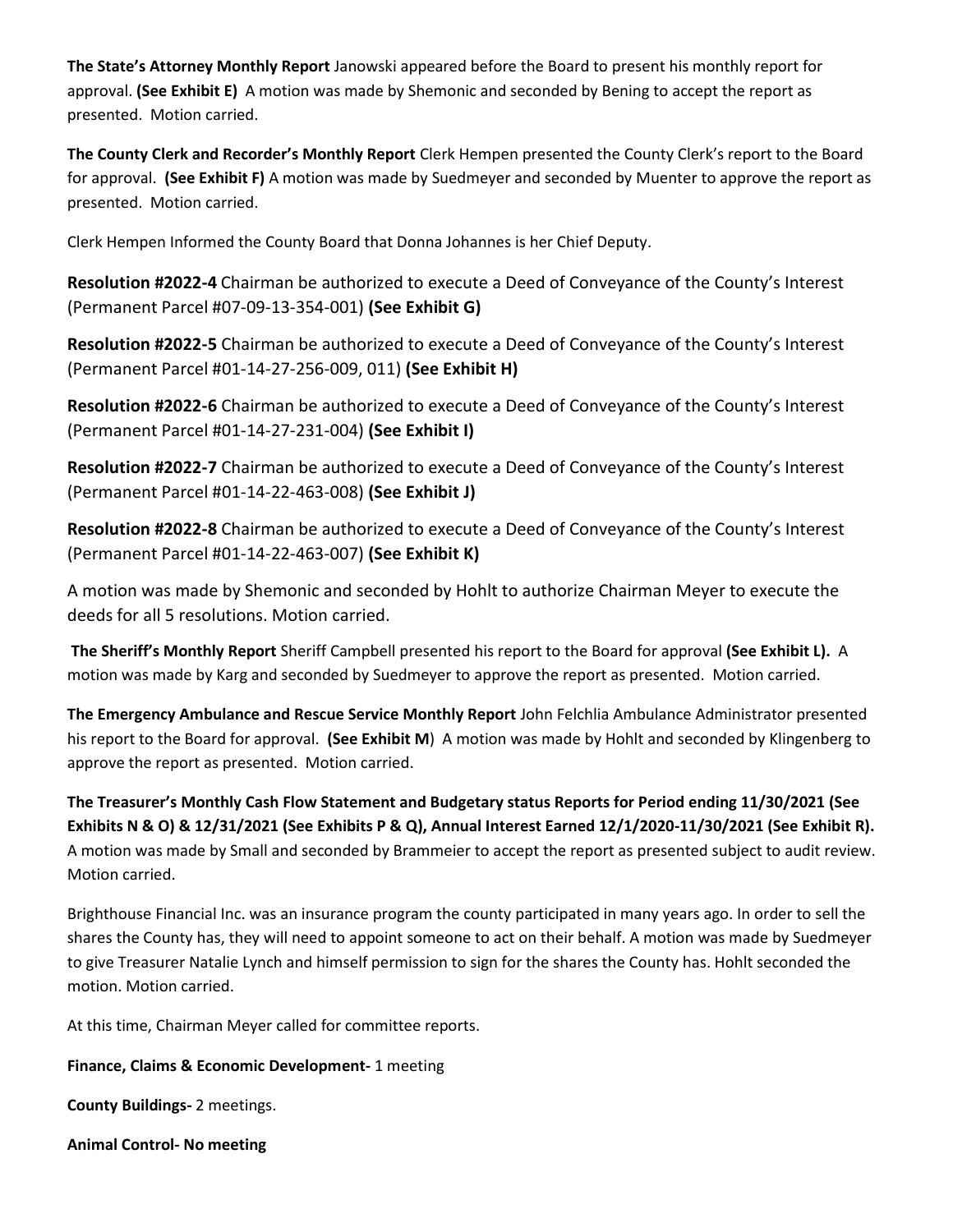# **Legislative- No meeting**

# **Personnel, Policy & Appointments:**

Ibendahl presented an **Employment agreement for Washington County Clerk Shari Hempen** for Board approval. **(See Exhibit S)** A motion was made by Ibendahl and seconded by Lamczyk to accept the agreement as presented. Motion carried.

Ibendahl told the Board that the Committee also met concerning the OSHA regulations on employee vaccinations. He handed out 2 different draft policies for the Board members to look over. Small said the County needs to come up with a plan by the February Board meeting, if we have to implement a policy. He does not know the exact dates as everything is up in the air. Small spoke with Doehring's Pharmacy and they are well equipped to take over any testing we have at no cost to the County and will try and make accommodations to the workers. They can do up to 200 tests per day. Matt Bierman EMA administrator said 35 employees have not been vaccinated out of 120 employees. Ibendahl said they are trying to do it a way that if employees don't want to get the vaccine they won't be out of a job, it's too hard to hire new people. Bierman said one of the drafts is a full on mandate and the other is offer the vaccine or get tested. Those are the two choices to pick from. Chairman Meyer wanted to add to the discussion that the Health Department only gives out the shots they have never gotten involved in the actual testing. They do not have the manpower to do that, if the question comes up.

## **(See Exhibit T & U)**

Ibendahl said the Personnel Committee is looking to fill 1 spot on the Washington County Hospital Board. He will put an ad in the newspaper in the next few days.

#### **Insurance**- 1 meeting

**Ambulance**- 2 meetings. The new Ambulance is here and went into service January 10<sup>th</sup>. It is a duplicate to the one we got last year.

**Environmental, EMA & Zoning**- No meeting

**County Health Department**- No meeting

**Road & Bridge**-1 meeting

## **Communications/Drug Task**-1 joint meeting with 911

Hohlt asked permission of Chairman Meyer to allow members of the committee in the audience to speak if he cannot answer the questions. Chairman Meyer said he will check with the Board members on that committee first, then if there is a question they cannot answer it will go in that direction. The Committee has met 4 times since September issues with dispatch that need to be resolved. Hohlt said it will not be an easy fix to get resolved and it will take time. Hohlt is asking the Board to let the joint committee pursue to put administrative/protocols together as far as operation of dispatch center, hiring, training and general operation. Hohlt asked permission for Ryan Wiedwilt, Joint committee member to speak. Weidwilt came up with a one page overview **(See Exhibit V)** of his observations and comments on what he feels could help our dispatch center. Wiedwilt told the board that Janessa Rhymer and he were given the opportunity to meet with Brittany Bateman in the Dispatch Center to learn more about the training efforts centered on new employees. He said they spent approximately 2  $\frac{y}{x}$  hours in the dispatch center with Brittany. Wiedwilt said Brittany was very helpful in describing how a new employee is onboarded. During their visit they took the opportunity to evaluate and document areas of opportunity to help improve the dispatch program. The overview he presented are his observations and comments on what he feels will help out our dispatch center. Wiedwilt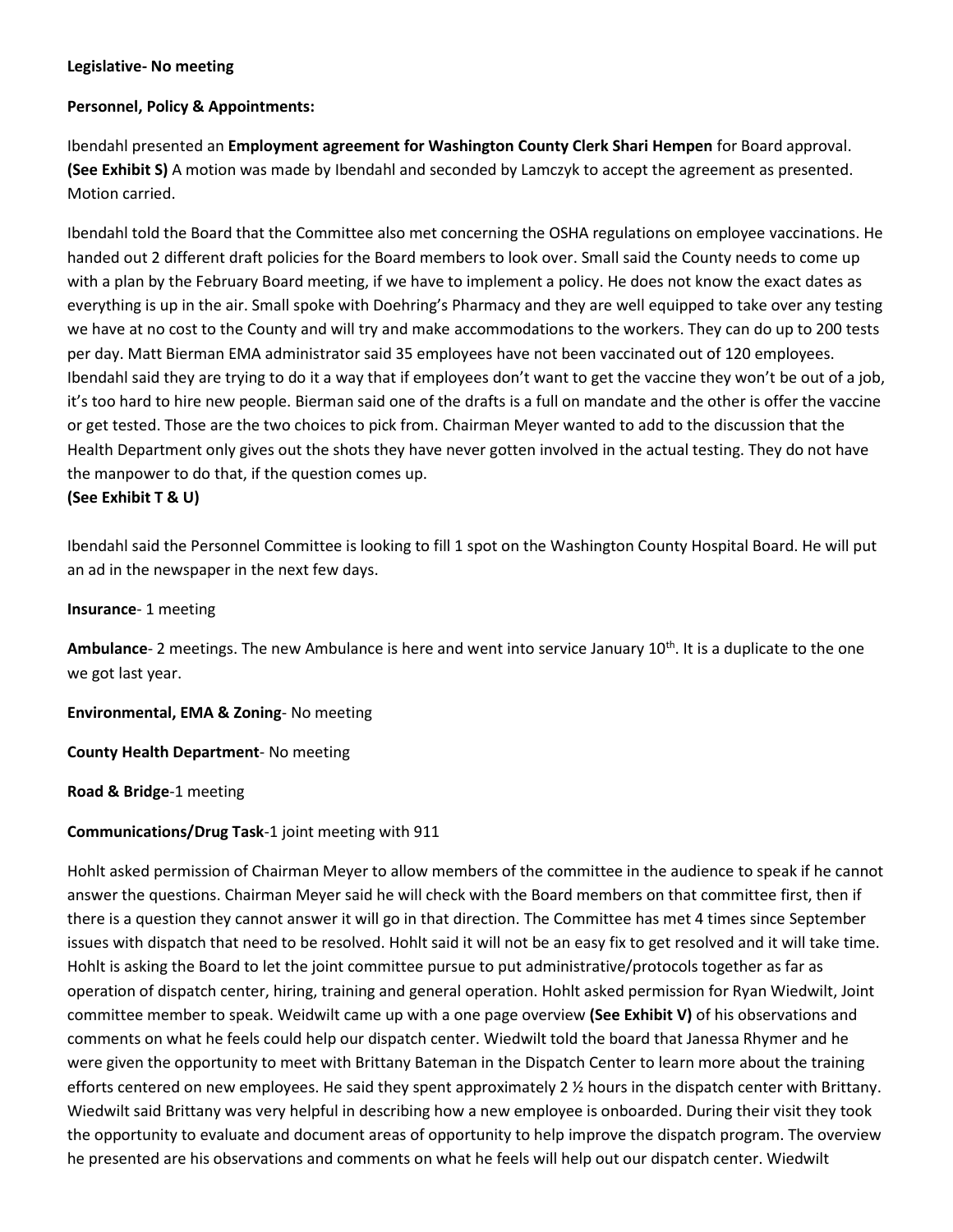thanked the board for their time. Chairman Meyer asked if there were any questions. He also stated that training is overwhelming compared to a year ago and even several years ago it is getting to be an expensive item. Every department is requiring more and more training. Hohlt stated it is not going to be easy and will take time to put together protocols and a training guide. They won't have anything by the February Board meeting will probably be a few months before anything is brought back to the full Board. Chairman Meyer asked Sheriff Campbell if he had any comments. The Sheriff said he thinks Ryan and Janessa did a great job in putting together and identifying the problems. He said ideally it would be good to have a trainer to separate from the duties of a dispatcher, but it is going to take a process. We do not have the resources to take a dispatcher out to make them solely a trainer. Sheriff Campbell said he agreed with everything he said and it's needed. He said since the last Joint committee meeting he has a training policy he got from Centralia to look at, and it could help with the training manual. But as far as human resources that is going to take a process. Chairman Meyer said it is time to take a step forward, it's in your hands what do you want to do he asked the County Board. Shemonic stated he would like to make a motion that the Board allows us to pursue, the Committee pursue to put together a Supervisor/Coordinator. He said he is trying to do this to proceed with putting this into effect. Chairman Meyer asked Shemonic if he was making that a motion and he said yes. Small seconded that motion. Meyer asked if there were any other comments. Unverfehrt asked on the motion shouldn't we be addressing the plan on how we go about it, the book. "I think that should be in the motion that is just as important", that is what we have discussed, that is just as important as looking for a trainer. You have to have a training policy before you can get anything else started. Shemonic then added training manual to his motion, he also asked for a roll call vote. Roll call was taken with 13 ayes and 0 nays.

**Cemetery**- No meeting

**Planning Commission**- No meeting

**Education**- No meeting

**Claims against the County**- 1 meeting

**South Central IL. Growth Alliance**- No meeting

**Solid Waste**- No meeting

**Enterprise Zone (Nashville)** - No meeting

**Enterprise Zone (Centralia)** - No meeting

**911**- 1 Joint meeting with Communications/Drug Task

#### **Safety**- No meeting

Chairman Meyer passed out the updated County Board Committee list he also told the Board to plan on having a busier year than normal. There is one item that needs to be done, that is a Personnel Manual. With the upcoming Negotiations this year it will get done it's going to take some time.

A motion was made by Suedmeyer and seconded by Muenter to approve payment of monthly utility expenses and payroll expenses. Motion carried.